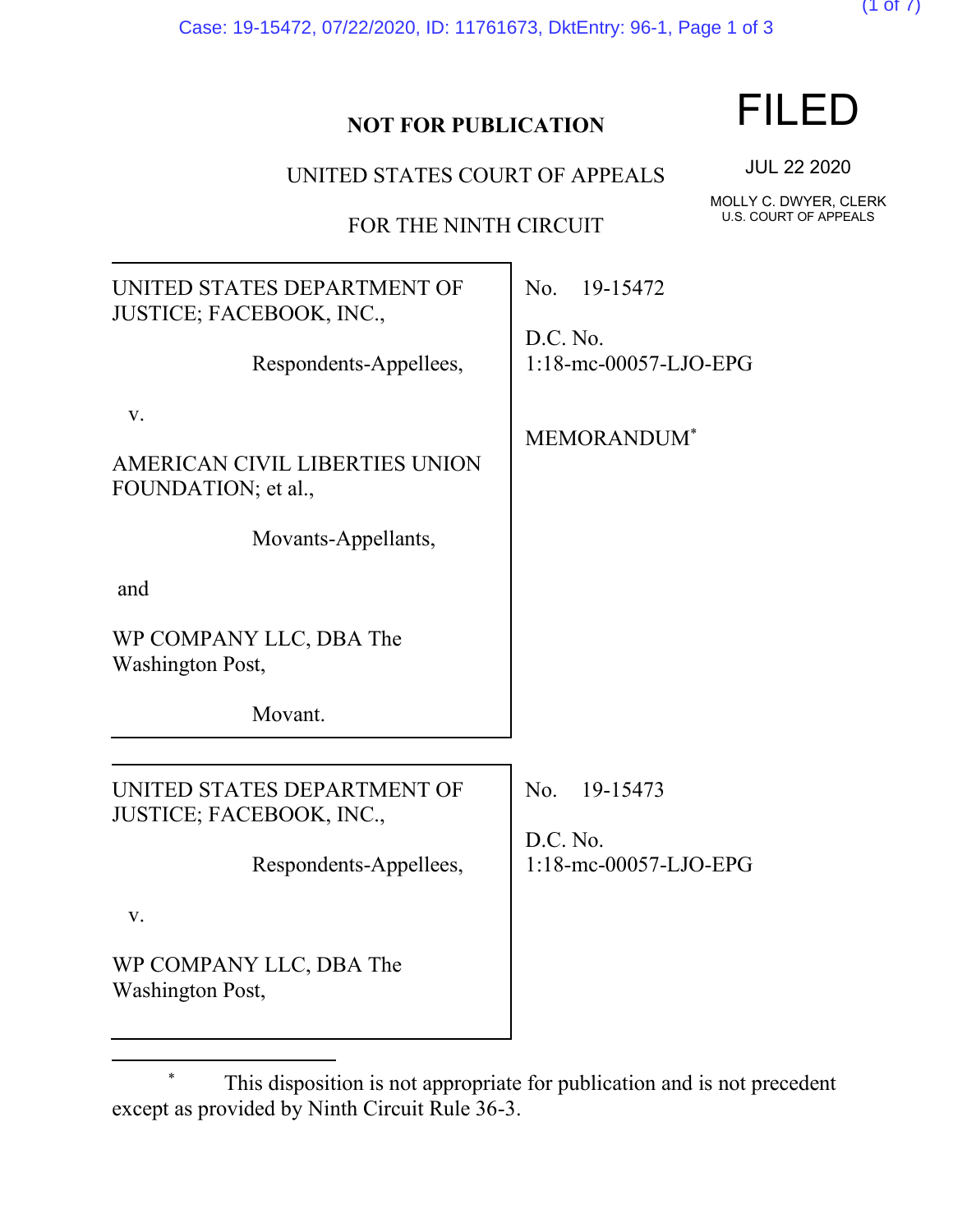Movant-Appellant,

and

AMERICAN CIVIL LIBERTIES UNION FOUNDATION; et al.,

Movants.

Appeal from the United States District Court for the Eastern District of California Lawrence J. O'Neill, District Judge, Presiding

Argued and Submitted April 28, 2020 Seattle, Washington

Before: McKEOWN, N.R. SMITH, and NGUYEN, Circuit Judges.

The American Civil Liberties Union, the Electronic Frontier Foundation, and the Washington Post appeal from the district court's denial of motions to unseal various contempt proceeding documents related to a technical assistance wiretap order under 18 U.S.C. § 2518(4). We have jurisdiction under 28 U.S.C. § 1291, and we affirm.

We review de novo whether a right of access to certain records or proceedings exists under the First Amendment or the common law. *United States v. Carpenter*, 923 F.3d 1172, 1178 (9th Cir. 2019). To determine whether a First Amendment right of access attaches to particular proceedings or records, we consider (1) "whether the place and process have historically been open to the press and general public," and (2) "whether public access plays a significant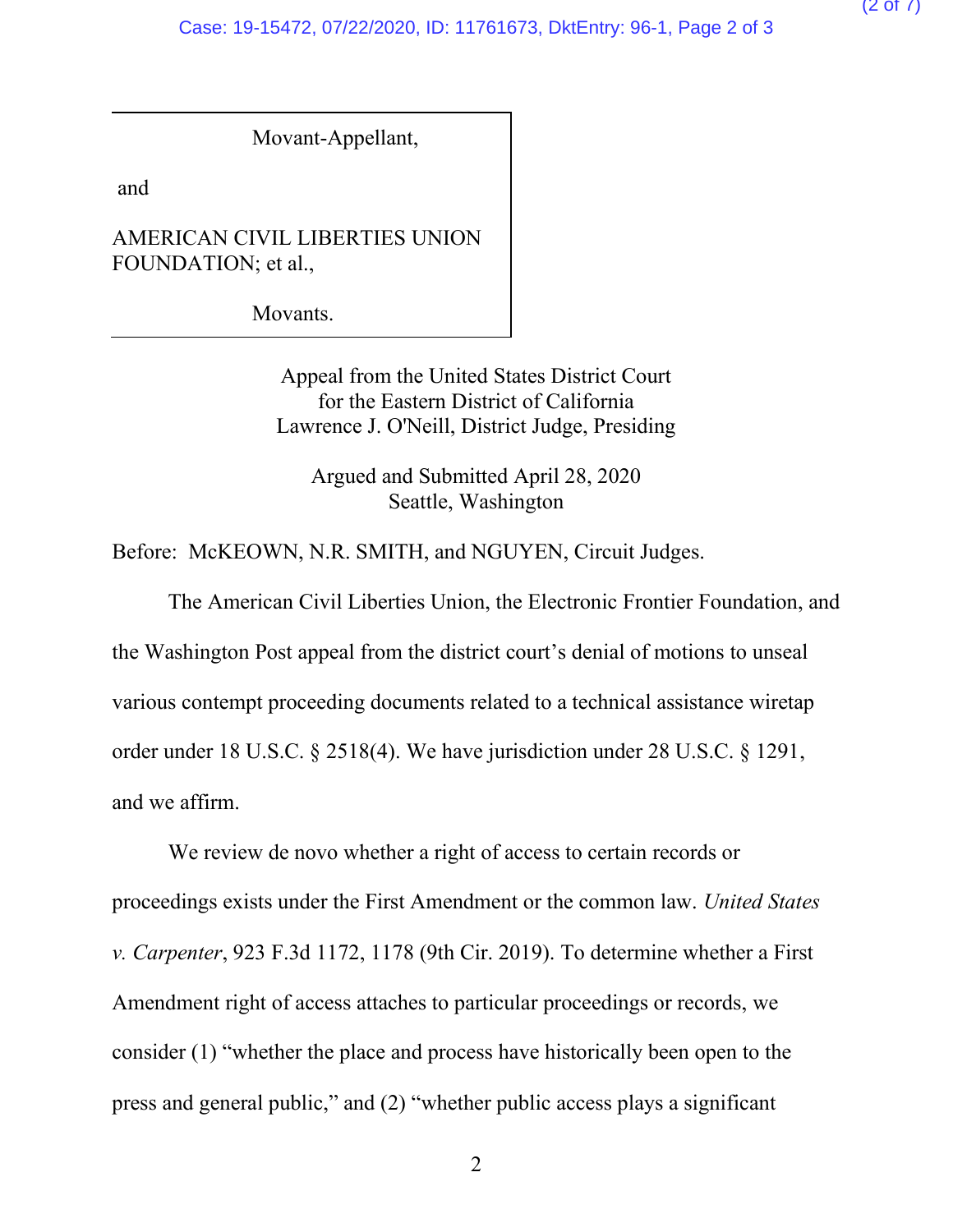positive role in the functioning of the particular process in question." *Press-Enterprise Co. v. Superior Court*, 478 U.S. 1, 8 (1986). Because the materials at issue here do not pass this "experience and logic" test, a qualified First Amendment right of access does not exist. The documents have not historically been open to the general public during an investigation. And, because of the ongoing nature of the investigation, the benefits of open proceedings are "more than outweighed by the damage to the criminal investigatory process." *See Times Mirror Co. v. United States*, 873 F.2d 1210, 1215 (9th Cir. 1989).

We decline to consider whether there is a separate common law right of access to the documents because any presumption in favor of access would be outweighed by a compelling government interest in maintaining secrecy in an ongoing investigation. *See United States v. Index Newspapers LLC*, 766 F.3d 1072, 1090 (9th Cir. 2014) (refusing to consider "whether there is a common law right of access to the transcripts of the closed portion of the contempt hearing because, even if there is such a right, the government's interest in grand jury secrecy is a sufficiently important countervailing interest that overcomes any common law presumption in favor of access") (internal citations, quotation marks, and alterations omitted).

#### **AFFIRMED**.

3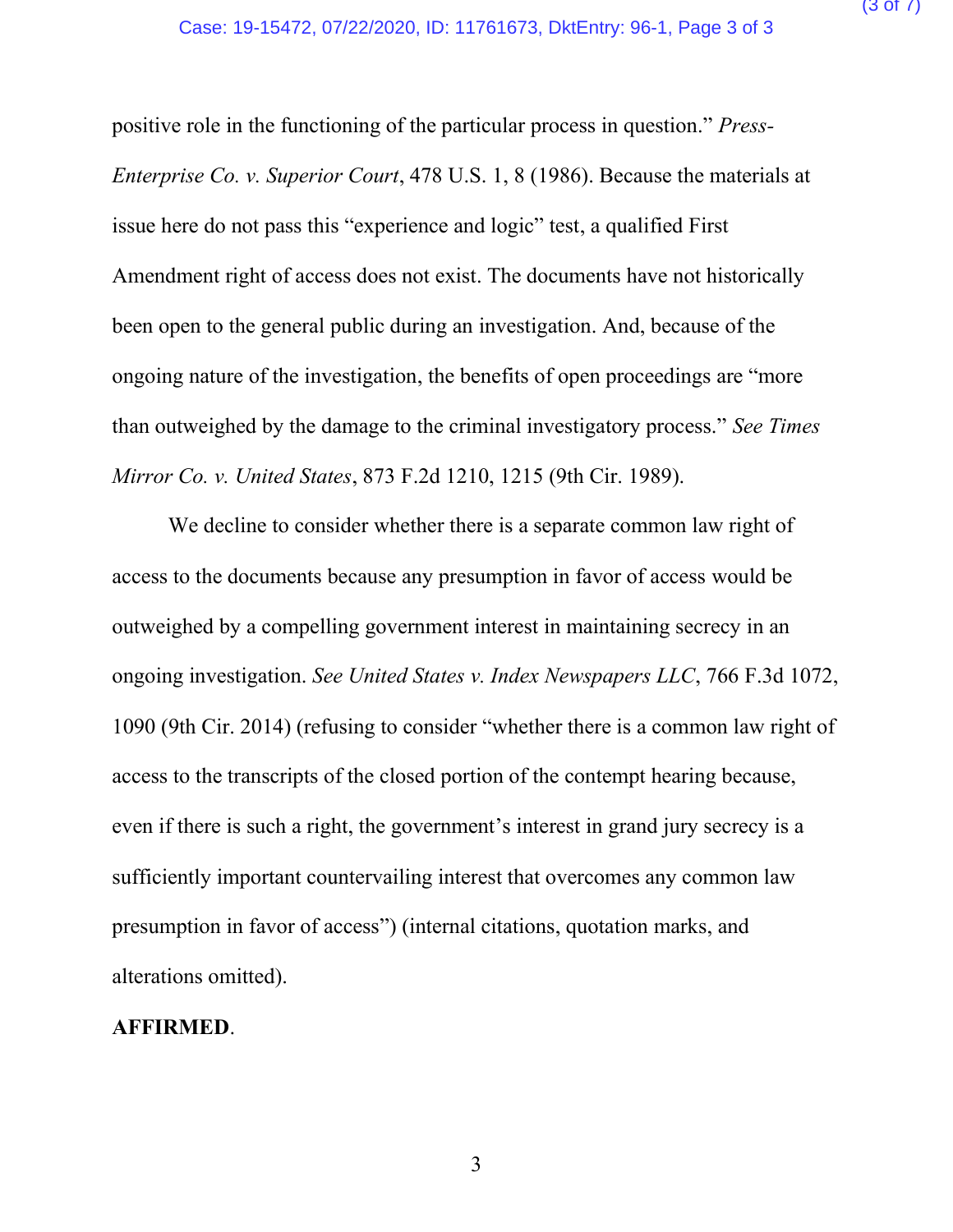### **United States Court of Appeals for the Ninth Circuit**

### **Office of the Clerk**

95 Seventh Street San Francisco, CA 94103

### **Information Regarding Judgment and Post-Judgment Proceedings**

#### **Judgment**

This Court has filed and entered the attached judgment in your case. Fed. R. App. P. 36. Please note the filed date on the attached decision because all of the dates described below run from that date, not from the date you receive this notice.

### **Mandate (Fed. R. App. P. 41; 9th Cir. R. 41-1 & -2)**

The mandate will issue 7 days after the expiration of the time for filing a petition for rehearing or 7 days from the denial of a petition for rehearing, unless the Court directs otherwise. To file a motion to stay the mandate, file it electronically via the appellate ECF system or, if you are a pro se litigant or an attorney with an exemption from using appellate ECF, file one original motion on paper.

### **Petition for Panel Rehearing (Fed. R. App. P. 40; 9th Cir. R. 40-1) Petition for Rehearing En Banc (Fed. R. App. P. 35; 9th Cir. R. 35-1 to -3)**

#### **(1) A. Purpose (Panel Rehearing):**

- A party should seek panel rehearing only if one or more of the following grounds exist:
	- ► A material point of fact or law was overlooked in the decision;
	- ► A change in the law occurred after the case was submitted which appears to have been overlooked by the panel; or
	- ► An apparent conflict with another decision of the Court was not addressed in the opinion.
- Do not file a petition for panel rehearing merely to reargue the case.

#### **B. Purpose (Rehearing En Banc)**

• A party should seek en banc rehearing only if one or more of the following grounds exist: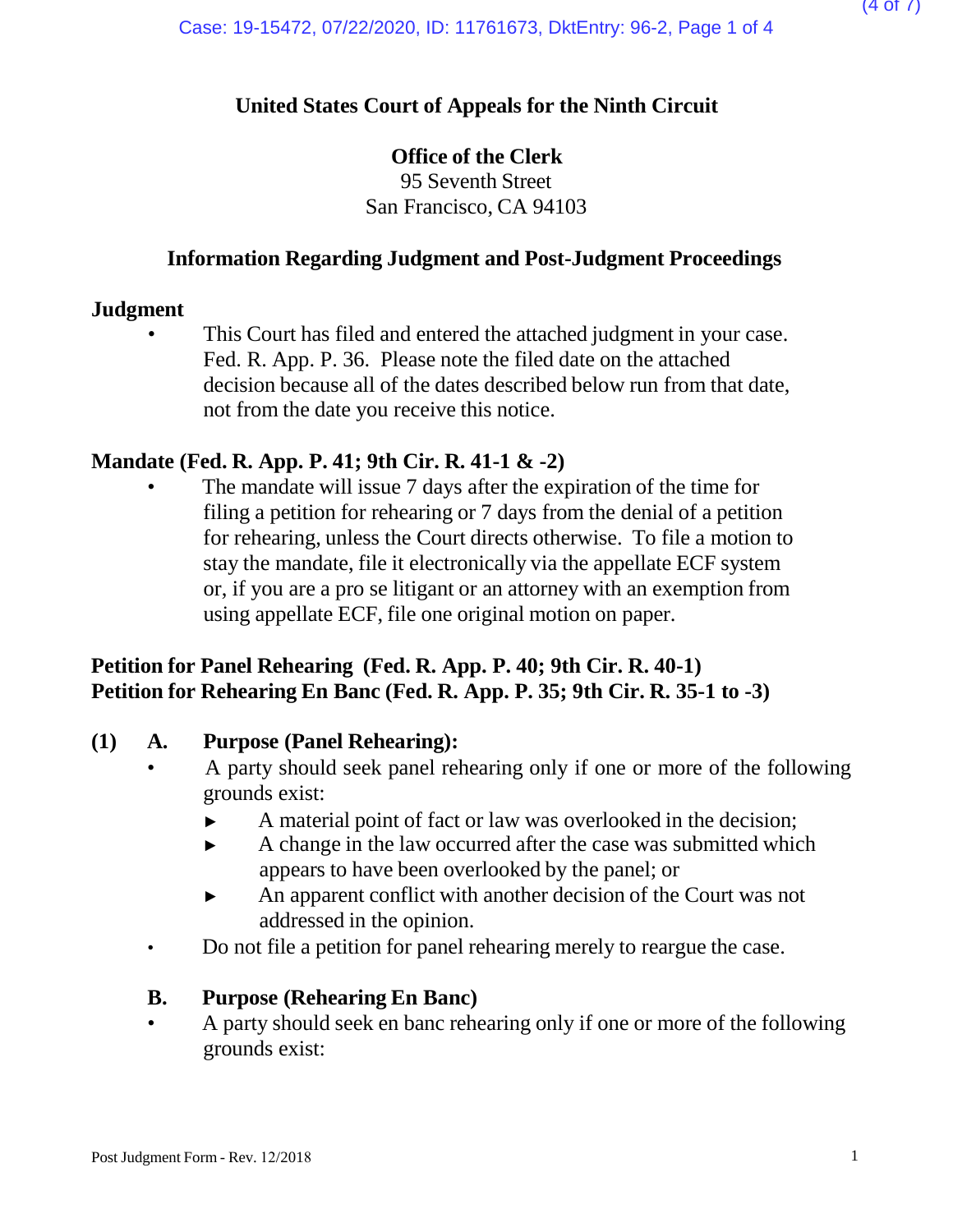- ► Consideration by the full Court is necessary to secure or maintain uniformity of the Court's decisions; or
- The proceeding involves a question of exceptional importance; or
- $\blacktriangleright$  The opinion directly conflicts with an existing opinion by another court of appeals or the Supreme Court and substantially affects a rule of national application in which there is an overriding need for national uniformity.

# **(2) Deadlines for Filing:**

- A petition for rehearing may be filed within 14 days after entry of judgment. Fed. R. App. P. 40(a)(1).
- If the United States or an agency or officer thereof is a party in a civil case, the time for filing a petition for rehearing is 45 days after entry of judgment. Fed. R. App. P. 40(a)(1).
- If the mandate has issued, the petition for rehearing should be accompanied by a motion to recall the mandate.
- *See* Advisory Note to 9th Cir. R. 40-1 (petitions must be received on the due date).
- An order to publish a previously unpublished memorandum disposition extends the time to file a petition for rehearing to 14 days after the date of the order of publication or, in all civil cases in which the United States or an agency or officer thereof is a party, 45 days after the date of the order of publication. 9th Cir. R. 40-2.

## **(3) Statement of Counsel**

• A petition should contain an introduction stating that, in counsel's judgment, one or more of the situations described in the "purpose" section above exist. The points to be raised must be stated clearly.

## **(4) Form & Number of Copies (9th Cir. R. 40-1; Fed. R. App. P. 32(c)(2))**

- The petition shall not exceed 15 pages unless it complies with the alternative length limitations of 4,200 words or 390 lines of text.
- The petition must be accompanied by a copy of the panel's decision being challenged.
- An answer, when ordered by the Court, shall comply with the same length limitations as the petition.
- If a pro se litigant elects to file a form brief pursuant to Circuit Rule 28-1, a petition for panel rehearing or for rehearing en banc need not comply with Fed. R. App. P. 32.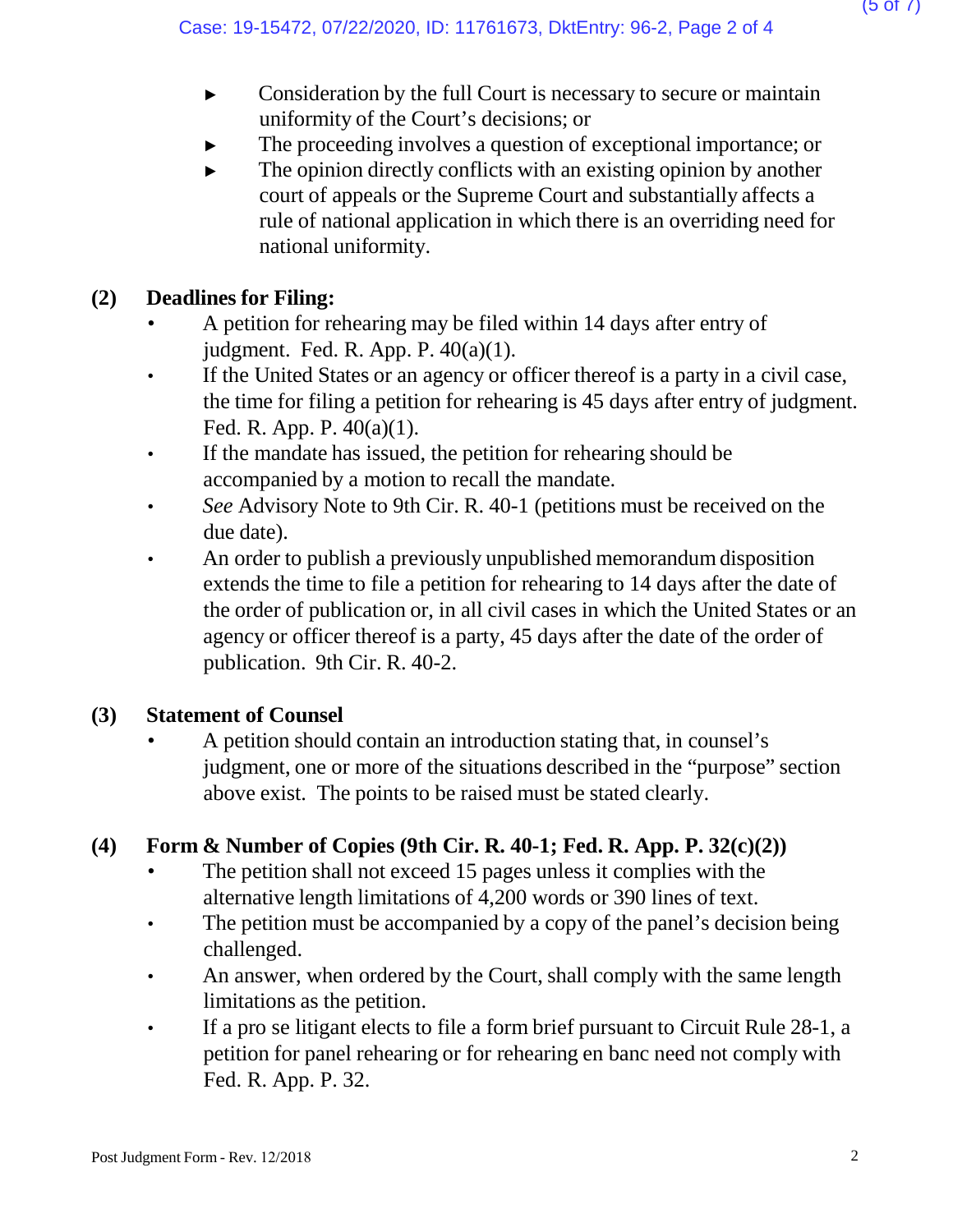Case: 19-15472, 07/22/2020, ID: 11761673, DktEntry: 96-2, Page 3 of 4

- The petition or answer must be accompanied by a Certificate of Compliance found at Form 11, available on our website [at www.ca9.uscourts.gov](http://www.ca9.uscourts.gov/) under *Forms.*
- You may file a petition electronically via the appellate ECF system. No paper copies are required unless the Court orders otherwise. If you are a pro se litigant or an attorney exempted from using the appellate ECF system, file one original petition on paper. No additional paper copies are required unless the Court orders otherwise.

## **Bill of Costs (Fed. R. App. P. 39, 9th Cir. R. 39-1)**

- The Bill of Costs must be filed within 14 days after entry of judgment.
- See Form 10 for addi[t](http://www.ca9.uscourts.gov/)ional information, available on our website at [www.ca9.uscourts.gov](http://www.ca9.uscourts.gov/) under *Forms.*

## **Attorneys Fees**

- Ninth Circuit Rule 39-1 describes the content and due dates for attorneys fees applications.
- All relevant forms are available on our website at [www.ca9.uscourts.gov](http://www.ca9.uscourts.gov/) under *Forms* or by telephoning (415) 355-7806.

# **Petition for a Writ of Certiorari**

• Please refer to the Rules of the United States Supreme Court a[t](http://www.supremecourt.gov/) [www.supremecourt.gov](http://www.supremecourt.gov/)

## **Counsel Listing in Published Opinions**

- Please check counsel listing on the attached decision.
- If there are any errors in a published opinion, please send a letter **in writing within 10 days** to:
	- ► Thomson Reuters; 610 Opperman Drive; PO Box 64526; Eagan, MN 55123 (Attn: Jean Green, Senior Publications Coordinator);
	- ► and electronically file a copy of the letter via the appellate ECF system by using "File Correspondence to Court," or if you are an attorney exempted from using the appellate ECF system, mail the Court one copy of the letter.